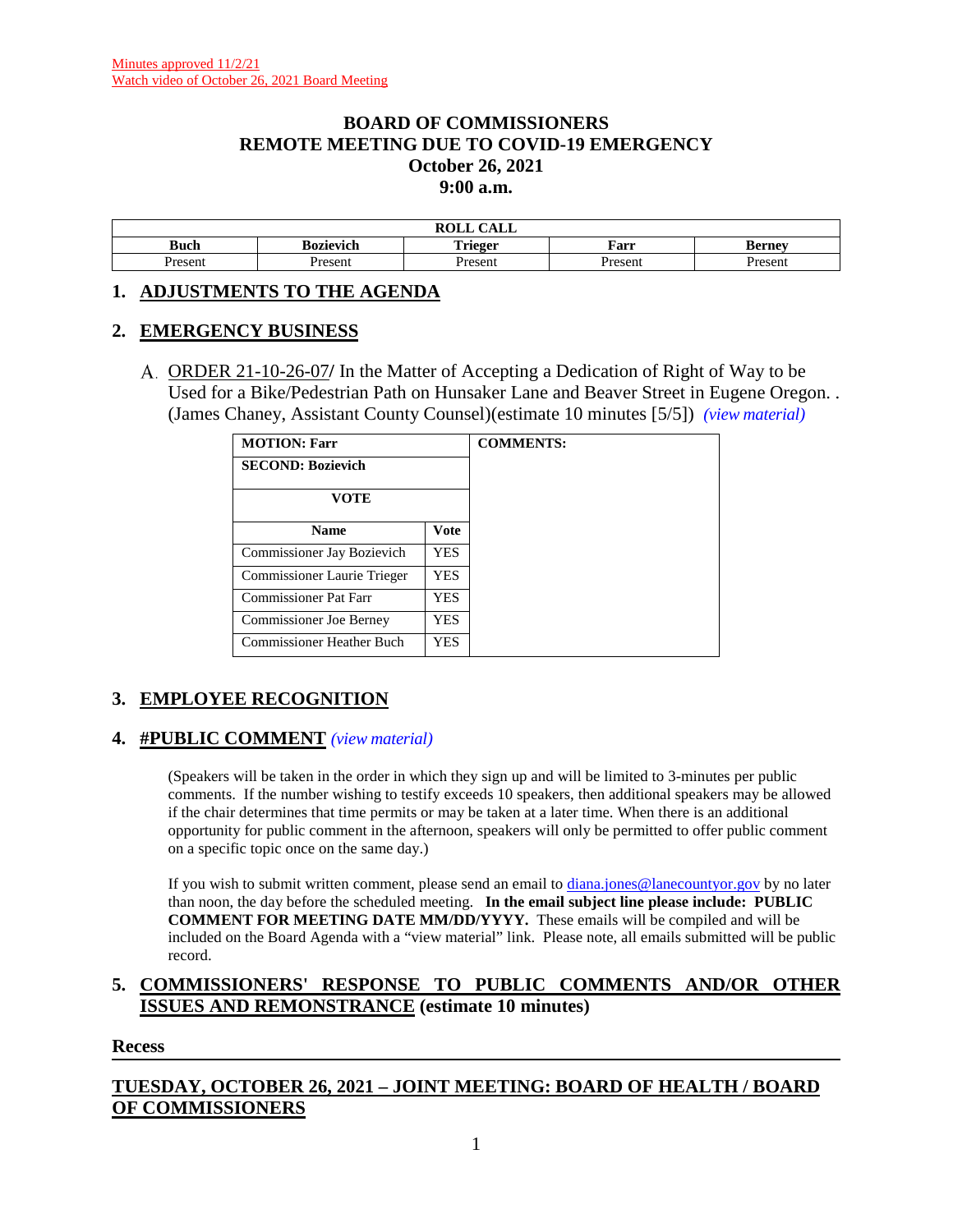### (Following Board of Commissioners Meeting) (REMOTE)

### **1. ADJUSTMENTS TO THE AGENDA**

### **2. EMERGENCY BUSINESS**

### **3. COUNTY ADMINISTRATION**

A. COVID-19 RESPONSE AND RECOVERY (Steve Mokrohisky, County Administrator; Steve Adams, Incident Commander; Dr. Jocelyn Warren, Public Health Manager) (estimate 30 minutes [15/15])

#### **Adjourn**

### **6. CONSENT CALENDAR**

(All items listed here are considered to be routine by the Board of Commissioners and will be enacted by one motion in the form listed below. There will be no separate discussion of these items. If discussion is desired, that item will be removed from the Consent Calendar and will be considered separately.)

BEGINNING OF CONSENT CALENDAR \* \* \* \* (estimate 2 minutes)

- A. COUNTY ADMINISTRATION
	- 1) Approval of minutes: 10/19/2021 *(view [material\)](http://www.lanecountyor.gov/UserFiles/Servers/Server_3585797/File/Government/BCC/2021/2021_AGENDAS/102621agenda/T.6.A.1.pdf)*
- B. HEALTH & HUMAN SERVICES
	- 1) ORDER 21-10-26-02**/** In the Matter of Adding One Regular Full Time (1.0 FTE) Accounting Analyst position in Fund 286 within the Department of Health & Human Services. (Karen Gaffney, Director) *(view [material\)](http://www.lanecountyor.gov/UserFiles/Servers/Server_3585797/File/Government/BCC/2021/2021_AGENDAS/102621agenda/T.6.B.1.pdf)*
- **C. PUBLIC WORKS** 
	- 1) ORDER 21-10-26-03**/** In the Matter of Approving One Public Works Amendment and Delegating Authority to the County Administrator to Execute the Approved Amendment for Robert Motor Co., Gresham Automotive, Inc., ABN : Gresham Ford, Expense in the amount of \$540,162.91. (Dan Hurley, Director) *(view [material\)](http://www.lanecountyor.gov/UserFiles/Servers/Server_3585797/File/Government/BCC/2021/2021_AGENDAS/102621agenda/T.6.C.1.pdf)*

| <b>MOTION: Farr</b>            |            | <b>COMMENTS:</b> |
|--------------------------------|------------|------------------|
| <b>SECOND: Buch</b>            |            |                  |
| VOTE                           |            |                  |
| <b>Name</b>                    | Vote       |                  |
| Commissioner Jay Bozievich     | <b>YES</b> |                  |
| Commissioner Laurie Trieger    | YES.       |                  |
| <b>Commissioner Pat Farr</b>   | <b>YES</b> |                  |
| <b>Commissioner Joe Berney</b> | YES.       |                  |
| Commissioner Heather Buch      | YES        |                  |

# **7. HEALTH AND HUMAN SERVICES**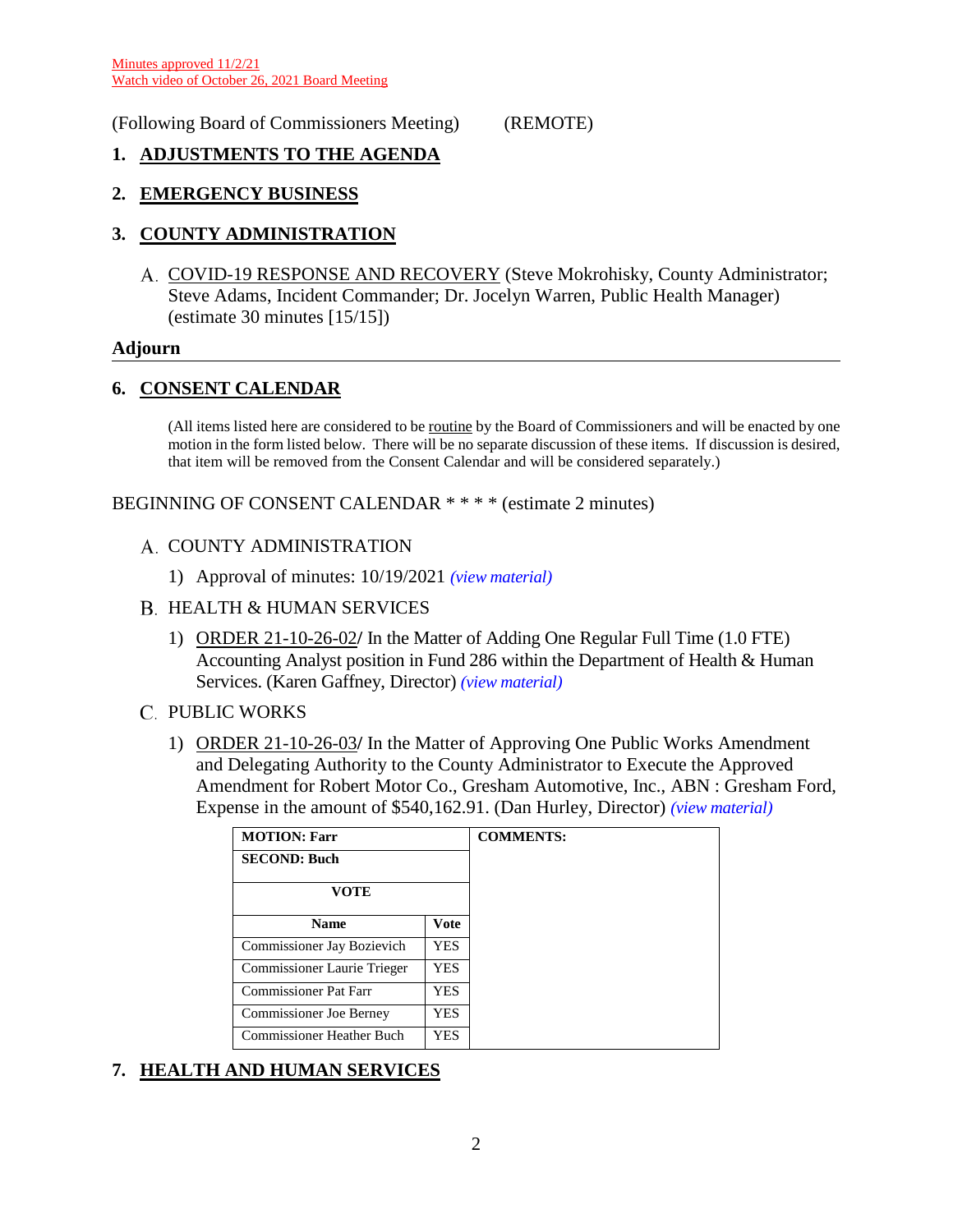ORDER 21-10-26-04/ In the Matter of Accepting a Grant Award from the Department of Housing and Urban Development in the Amount of \$3,540,477 for the Period 12/1/21 through 6/30/24; Delegating Authority to the County Administrator to Execute the Award Documents; And Increasing FY 2022 Appropriations in the Amount of \$1,770,238 and Adding 1.0 FTE Regular Position in the (Intergovernmental Human Services Fund) Fund #285 within the Department of Health and Human Services. (Karen Gaffney, Director) (estimate 10 minutes [5/5]) *(view [material\)](http://www.lanecountyor.gov/UserFiles/Servers/Server_3585797/File/Government/BCC/2021/2021_AGENDAS/102621agenda/T.7.A.pdf)*

| <b>MOTION: Farr</b>              |             |
|----------------------------------|-------------|
| <b>SECOND: Trieger</b>           |             |
| VOTE                             |             |
| <b>Name</b>                      | <b>Vote</b> |
| Commissioner Jay Bozievich       | YES.        |
| Commissioner Laurie Trieger      | YES         |
| <b>Commissioner Pat Farr</b>     | YES         |
| <b>Commissioner Joe Berney</b>   | YES         |
| <b>Commissioner Heather Buch</b> | YES         |

# **8. PUBLIC WORKS**

ORDER 21-10-26-05**/** In the Matter of Approving One Public Works Amendment and Delegating Authority to the County Administrator to Execute the Approved Amendment for St. Vincent DePaul Society of Lane County, Inc., Expense in the amount of \$215,000. (Angie Marzano, Waste Reduction Program Supervisor)(estimate 10 minutes [5/5]) *(view [material\)](http://www.lanecountyor.gov/UserFiles/Servers/Server_3585797/File/Government/BCC/2021/2021_AGENDAS/102621agenda/T.8.A.pdf)*

| <b>MOTION: Farr</b><br><b>SECOND: Trieger</b><br>VOTE |             | <b>COMMENTS:</b> Commissioner Buch<br>recused herself from this vote due to a<br>conflict of interest. |
|-------------------------------------------------------|-------------|--------------------------------------------------------------------------------------------------------|
| <b>Name</b>                                           | <b>Vote</b> |                                                                                                        |
| Commissioner Jay Bozievich                            | YES.        |                                                                                                        |
| Commissioner Laurie Trieger                           | YES         |                                                                                                        |
| <b>Commissioner Pat Farr</b>                          | YES         |                                                                                                        |
| <b>Commissioner Joe Berney</b>                        | <b>YES</b>  |                                                                                                        |
| <b>Commissioner Heather Buch</b>                      | Excused     |                                                                                                        |

# **9. HUMAN RESOURCES**

DISCUSSION/ Report Back on the Performance Auditor Position. (Alana Holmes, Chief Human Resources Officer; Shanda Miller, Chair, Performance Audit Committee; Matt Snyder, Vice-Chair Performance Audit Committee) (estimate 60 minutes [25/35]) *(view [material\)](http://www.lanecountyor.gov/UserFiles/Servers/Server_3585797/File/Government/BCC/2021/2021_AGENDAS/102621agenda/T.9.A.pdf)*

# **10. COUNTY COUNSEL**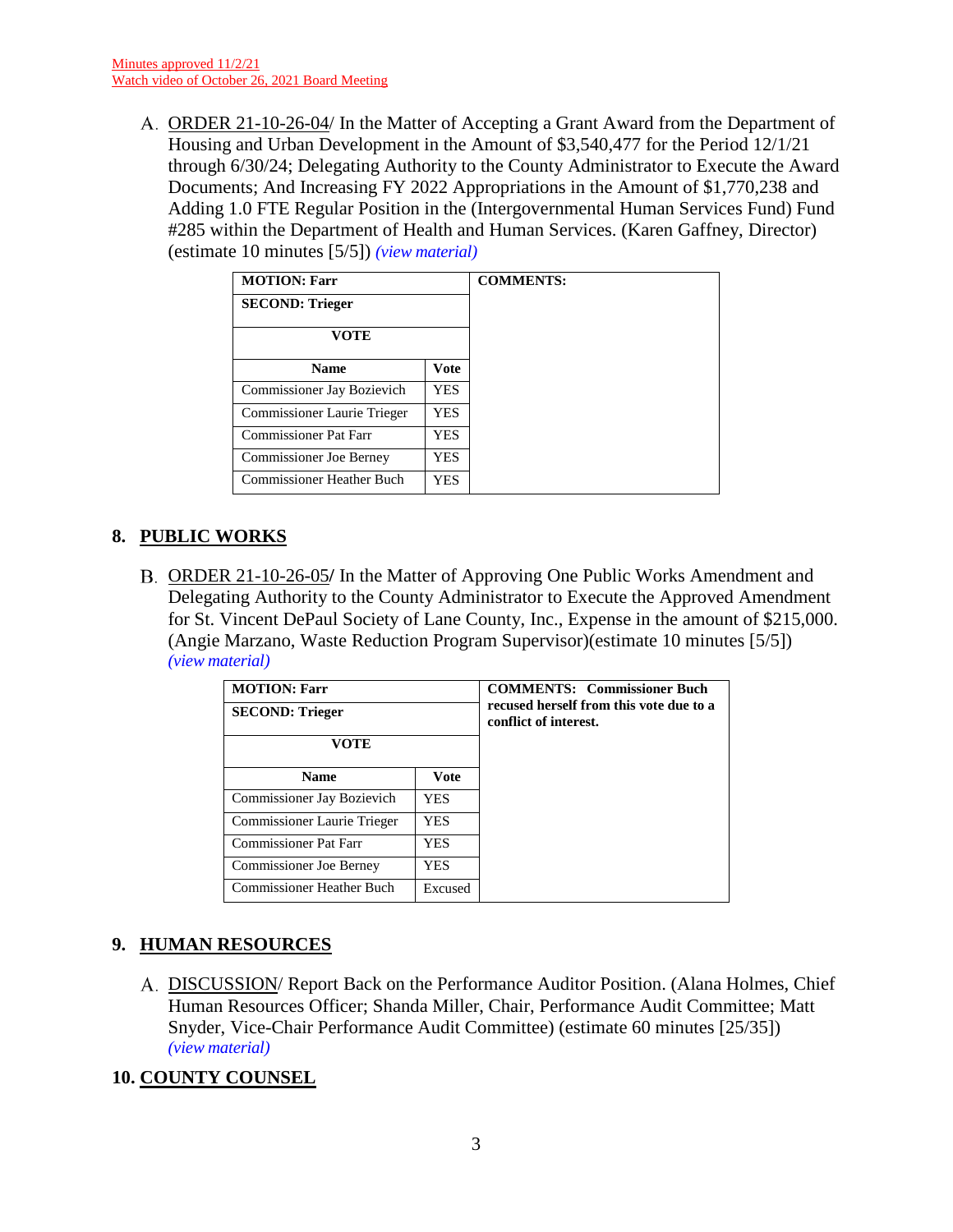### A. Announcements

# **11. COUNTY ADMINISTRATION**

A. ORDER 21-10-26-01/ In the Matter of Recommending a Lane County Commissioner to the Board of Directors of the Association of Oregon Counties for the Two-Year Position Reserved for Member Counties with Populations of 250,000 or More, Beginning January 1, 2022. (Alex Cuyler, Intergovernmental Relations Manager) (estimate 10 minutes [5/5]) *(view [material\)](http://www.lanecountyor.gov/UserFiles/Servers/Server_3585797/File/Government/BCC/2021/2021_AGENDAS/102621agenda/T.11.A.pdf)*

| <b>MOTION: Farr</b><br><b>SECOND: Buch</b><br>VOTE |            | <b>COMMENTS: Motion for Vice Chair</b><br>Farr to serve in this capacity. Motion<br>was withdrawn. New motion to<br>appoint Chair Berney to the position. |
|----------------------------------------------------|------------|-----------------------------------------------------------------------------------------------------------------------------------------------------------|
| <b>Name</b>                                        | Vote       |                                                                                                                                                           |
| <b>Commissioner Jay Bozievich</b>                  | <b>YES</b> |                                                                                                                                                           |
| Commissioner Laurie Trieger                        | YES.       |                                                                                                                                                           |
| <b>Commissioner Pat Farr</b>                       | YES        |                                                                                                                                                           |
| <b>Commissioner Joe Berney</b>                     | YES.       |                                                                                                                                                           |
| <b>Commissioner Heather Buch</b>                   | YES        |                                                                                                                                                           |

### Announcements

# **12. EXECUTIVE SESSION as per ORS 192.660**

(Remote Meeting)

# **13. OTHER BUSINESS**

### **Recess**

*During the COVID-19 global pandemic, the Board of Commissioners will be hosting their board meeting via webinar. To watch the live stream of the meeting, click [here](https://lanecounty.org/cms/One.aspx?portalId=3585881&pageId=7842434) – no registration is required to watch the live webcast.* 

# **TUESDAY, OCTOBER 26, 2021 – REGULAR MEETING**

(1:30 p.m.) (REMOTE MEETING)

# **14. PUBLIC WORKS**

FIFTH READING AND DELIBERATIONS / ORDINANCE NO. PA 1385/ In the Matter of Amending the Lane County Rural Comprehensive Plan (RCP) to Add a Quarry to the Inventory of Significant Mineral and Aggregate Sites, Authorize Mining and Processing as Provided by Oregon Administrative Rules (OAR) 660-023-0180; Amending the RCP to Redesignate Land from Forest (F) to Natural Resource: Mineral (NR:M), and Rezone that Land From Non-Impacted Forest Land (F-1) Zone to Quarry and Mine Operations (QM) Zone; Requiring Site Review of the Proposed Mining Operations Pursuant to Lane Code 16.257(4)(a)-(j); Repealing Ordinance No. PA 1363 and Ordinance No. PA 1343; and Adopting Savings and Severability Clauses.

**AND**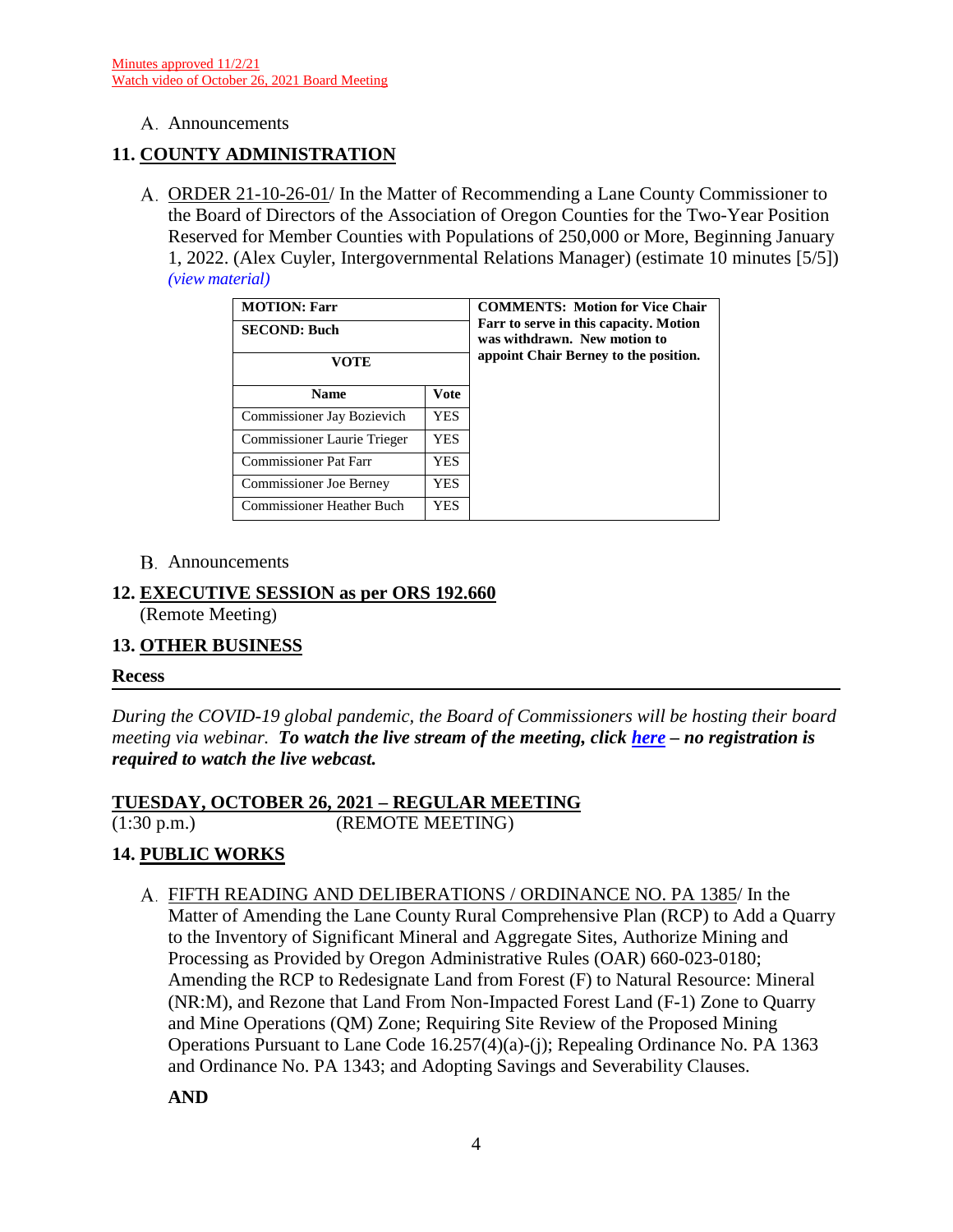ORDER 21-10-26-06/ In the Matter of Denying an Application on Remand from Land Use Board of Appeals to Amend the Lane County Rural Comprehensive Plan (RCP) to Add a Quarry to the Inventory of Significant Mineral and Aggregate Sites, Authorize Mining and Processing as Provided by Oregon Administrative Rules (OAR) 660-023- 0180; Amending the RCP to Redesignate Land from Forest (F) to Natural Resource: Mineral (NR:M), and Rezone that Land From Non-Impacted Forest Land (F-1) Zone to Quarry and Mine Operations (QM) Zone; Requiring Site Review of the Proposed Mining Operations Pursuant to Lane Code 16.257(4)(a)-(j); (Remand No. 2 Planning File 509- PA20-05535, Remand No. 1 Planning File 509-PA18-05392, Original Planning Files 509-PA15-05803 & 509-PA15-05804; Applicant Old Hazeldell Quarry) (PM & NBA 10/12/2016, 12/13/2016, 03/14/2017, 09/11/2018, 09/25/2018, 12/18/2018, 04/06/2021, 4/20/2021, 5/4/2021, 8/3/2021) (Deanna Wright, Associate Planner)(estimate 75 minutes [30/45]) (**1:30 p.m. Time Certain**) *[\(view 4/6/2021 material\)](http://www.lanecountyor.gov/UserFiles/Servers/Server_3585797/File/Government/BCC/2021/2021_AGENDAS/040621agenda/T.10.A.pdf) [\(view 4/20/21 material\)](http://www.lanecountyor.gov/UserFiles/Servers/Server_3585797/File/Government/BCC/2021/2021_AGENDAS/042021agenda/T.12.A.pdf) [\(view public comments submitted through](http://www.lanecountyor.gov/UserFiles/Servers/Server_3585797/File/Government/BCC/2021/2021_AGENDAS/050421agenda/T.12.A.pdf) 4/20/21) [\(view new material submitted 5/3/21\)](http://www.lanecountyor.gov/UserFiles/Servers/Server_3585797/File/Government/BCC/2021/2021_AGENDAS/050421agenda/T.12.Asupp.pdf) [\(view 8/3/21 material\)](http://www.lanecountyor.gov/UserFiles/Servers/Server_3585797/File/Government/BCC/2021/2021_AGENDAS/080321agenda/T.12.A.pdf) (view [new material\)](http://www.lanecountyor.gov/UserFiles/Servers/Server_3585797/File/Government/BCC/2021/2021_AGENDAS/102621agenda/T.14.A.pdf)*

| <b>MOTION: Buch</b><br><b>SECOND: Trieger</b><br>VOTE |                | <b>COMMENTS: Commissioner</b><br><b>Bozievich motioned to reopen the</b><br>record – second by Farr to reopen the<br>record – Motion to keep record open is<br>defeated. Commissioners Farr and |
|-------------------------------------------------------|----------------|-------------------------------------------------------------------------------------------------------------------------------------------------------------------------------------------------|
| <b>Name</b>                                           | <b>Vote</b>    | Bozievich in the minority.<br><b>Commissioner Buch motioned option</b>                                                                                                                          |
| Commissioner Jay Bozievich                            | N <sub>O</sub> | 1, Second by Commissioner Trieger.                                                                                                                                                              |
| Commissioner Laurie Trieger                           | <b>YES</b>     | No action taken on Ordinance 1385,                                                                                                                                                              |
| <b>Commissioner Pat Farr</b>                          | N <sub>O</sub> | the Ordinance is dead.                                                                                                                                                                          |
| <b>Commissioner Joe Berney</b>                        | <b>YES</b>     |                                                                                                                                                                                                 |
| <b>Commissioner Heather Buch</b>                      | YES            |                                                                                                                                                                                                 |

# **15. COMMISSIONERS' BUSINESS**

- A. Announcements
- **B.** Future Board Assignment Requests

# **16. REVIEW ASSIGNMENTS**

**17. EXECUTIVE SESSION as per ORS 192.660** (Remote Meeting)

*During the COVID-19 global pandemic, the Board of Commissioners will be hosting their board meeting via webinar. To watch the live stream of the meeting, click [here](https://lanecounty.org/cms/One.aspx?portalId=3585881&pageId=7842434) – no registration is required to watch the live webcast.* 

# **WEDNESDAY, OCTOBER 27, 2021 – REGULAR MEETING** (3:15 p.m.) (REMOTE MEETING)

# **18. OTHER BUSINESS**